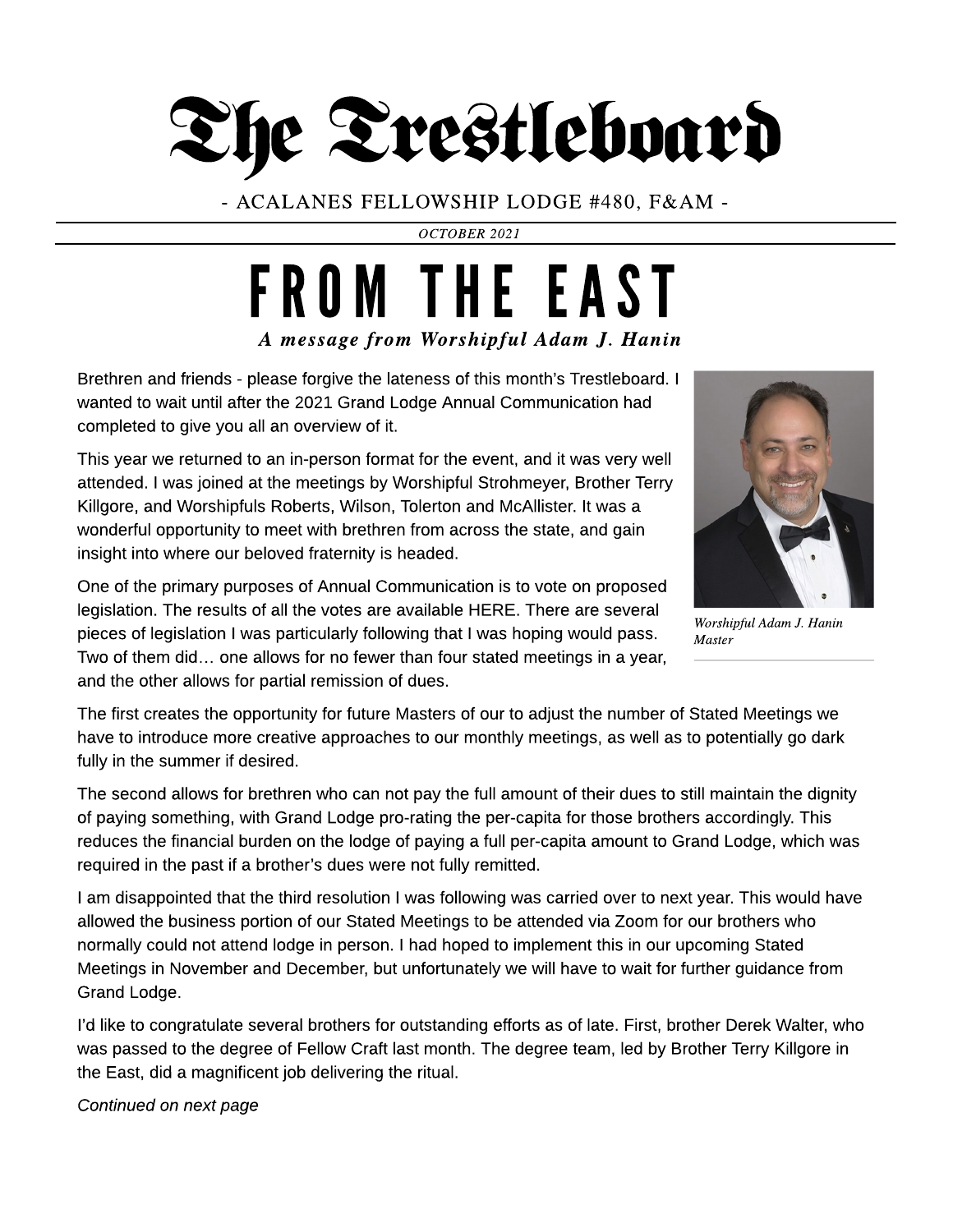## FROM THE EAST

**Continued from page one**

I?d also like to congratulate Brother Christopher Benz on his first degree proficiency in our recent Stated Meeting, and Brother Fraser Marshall on third degree proficiency. Well done to all!

As I close, please mark October 30 on your calendars. We will be delivering the well-deserved Hiram Award to Brother Pete Peterson. I know the experience will be both memorable and fun.

Please stay safe and healthy - I look forward to seeing you in lodge!

**Worshipful Adam J. Hanin Master**

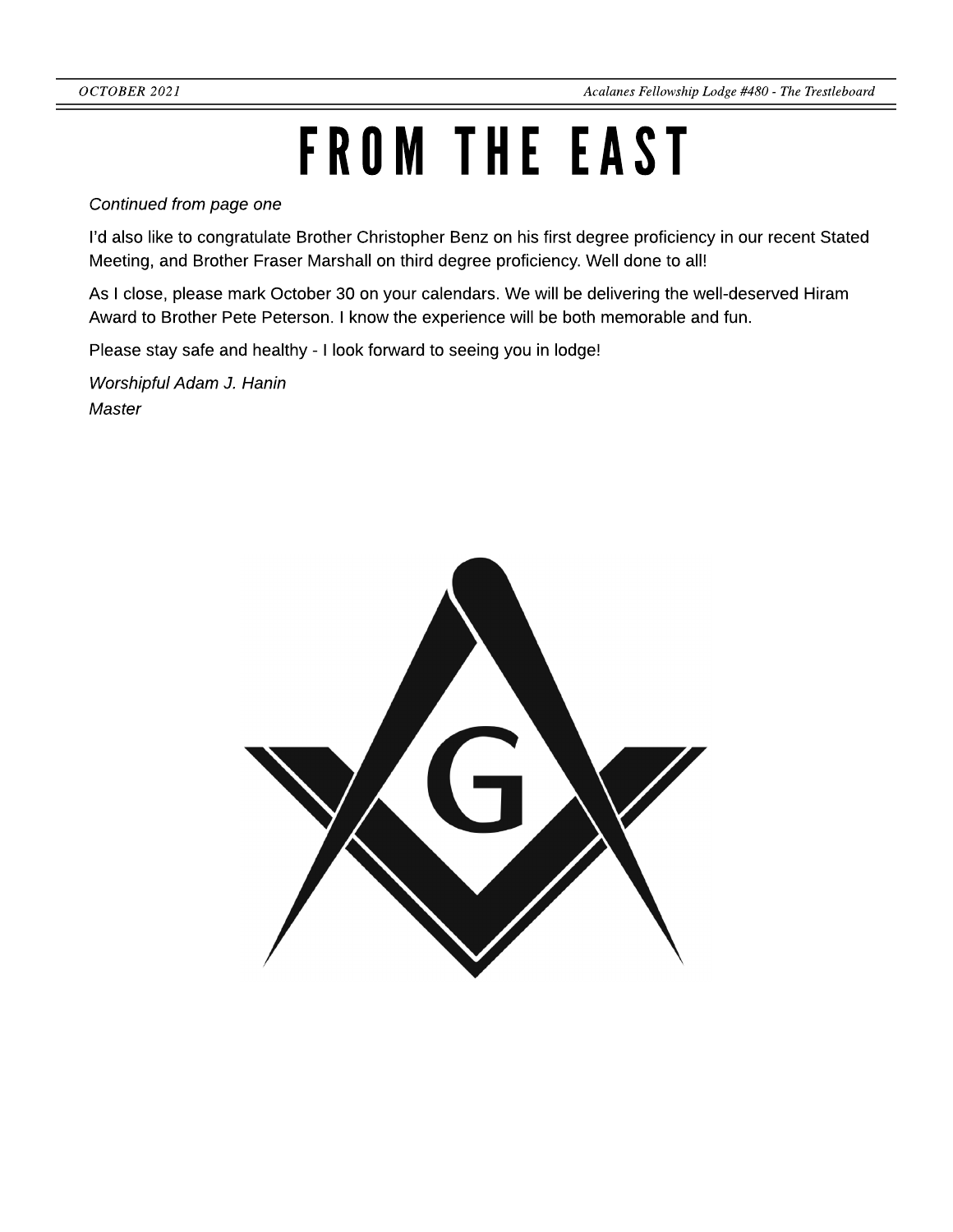## BIRTHDAYS

Derek S. Walter - October 2 J. O. Dryden, II - October 3 Michael E. Roberts, PM - October 4 Richard D. Maxwell - October 9 Milton F. Bruzzone - October 15

Max W. King, PM - October 15 Donald H. Freitas, PM - October 19 Michael S. Weis - October 19 Gerald W. Walker - October 31 G. Michael Wilson, PM - October 31



## THIRD DEGREE ANNIVERSARIES

- James V. Davey October 25 (66 years) Theodore D. Zeller - October 30 (59 years) Richard G. Keihner - October 13 (43 years) Thomas E. Riley, III, PM - October 30 (37 years)
- George R. Peck October 22 (36 years)
- Frank P. Essert October 26 (36 years)

Kevin S. Moore - October 26 (30 years) Marion P. Rogers, PM - October 24 (12 years) Robert L. Smith - October 1 (10 years)

- Adam J. Hanin October 31 (6 years)
- Allan J. Houlberg October 22 (2 years)
- Fraser A. Marshall October 25 (2 years)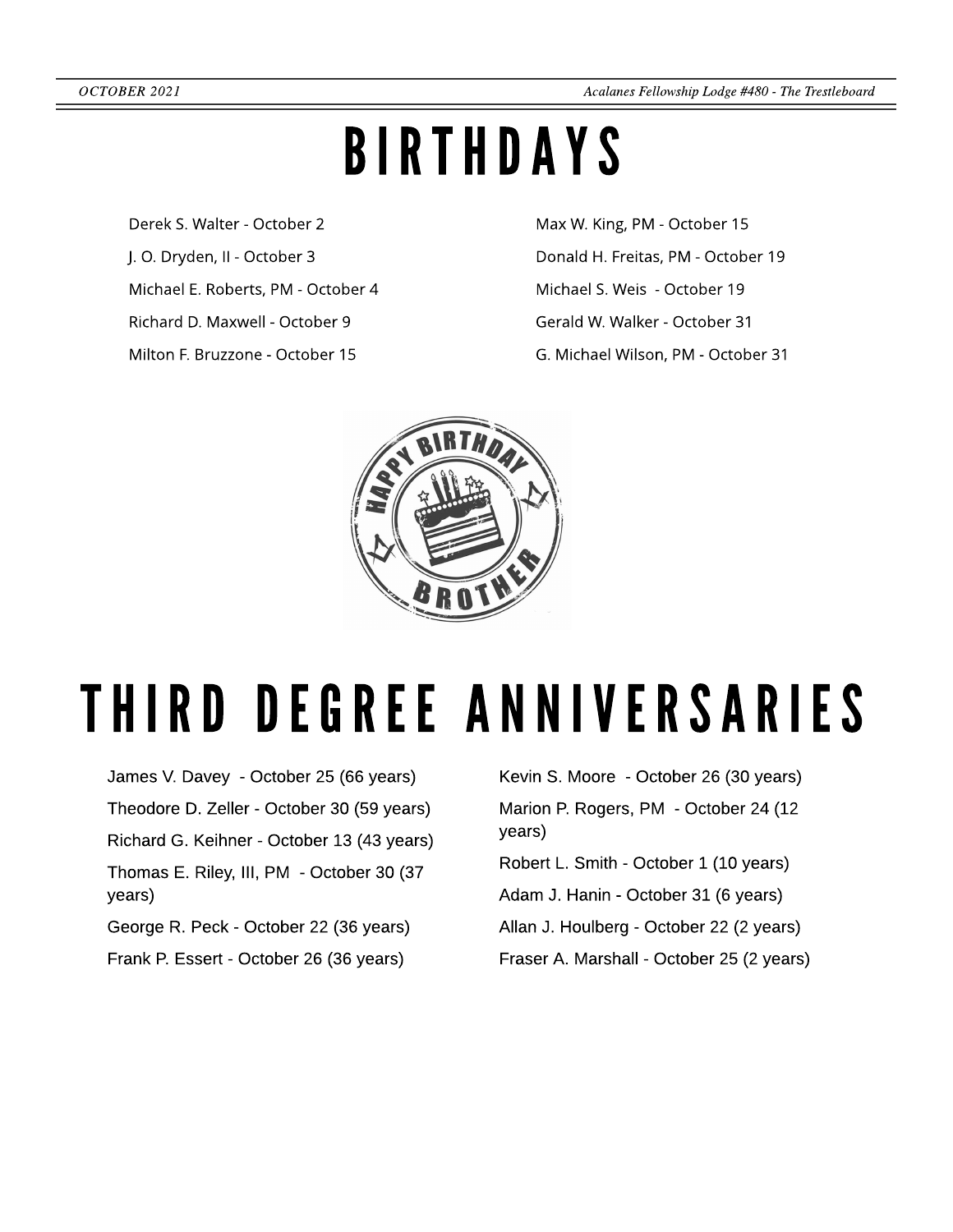# LODGECONTACTS

### **Main Phone Number: 925-284-7815**

| Role                                                                | Contact              | <b>Email</b>                           | Phone               |
|---------------------------------------------------------------------|----------------------|----------------------------------------|---------------------|
| Master                                                              | Adam Hanin           | master@acalanesfellowship.com          | 925-284-7815, ext 5 |
| Senior Warden                                                       | Terry Kilgore        | srwarden@acalanesfellowship.com        |                     |
| Junior Warden                                                       | Bob Strohmeyer, PM   | jrwarden@acalanesfellowship.com        |                     |
| Treasurer                                                           | David Kreutzinger    | treasurer@acalanesfellowship.com       |                     |
| Secretary                                                           | Randy Tolerton       | secretary@acalanesfellowship.com       | 925-284-7815, ext 4 |
| Chaplain                                                            | Frank Shoffner       | chaplain@acalanesfellowship.com        | 925-284-7815, ext 8 |
| <b>Hall Association</b><br>(Building Rentals,<br>Maintenance, etc.) | Marion Rogers, PM    | hallassociation@acalanesfellowship.com | 925-284-7815, ext 7 |
| <b>Masonic Education</b>                                            | Randall Tolerton, PM | masoniced@acalanesfellowship.com       |                     |
| Charity & Service<br>Committee                                      | Fred Lezak           | charity@acalanesfellowship.com         |                     |
| Webmaster                                                           | Adam Hanin           | webmaster@acalanesfellowship.com       |                     |
| Trestleboard                                                        | Derek Walter         | trestleboard@acalanesfellowship.com    |                     |
| Organist                                                            | John Minagro         | organist@acalanesfellowship.com        |                     |

Acalanes Fellowship Lodge 925 Moraga Rd. Lafayette, CA 94549

### Street Address | Mailing Address

Acalanes Fellowship Lodge P.O. Box 1 Lafayette, CA 94549